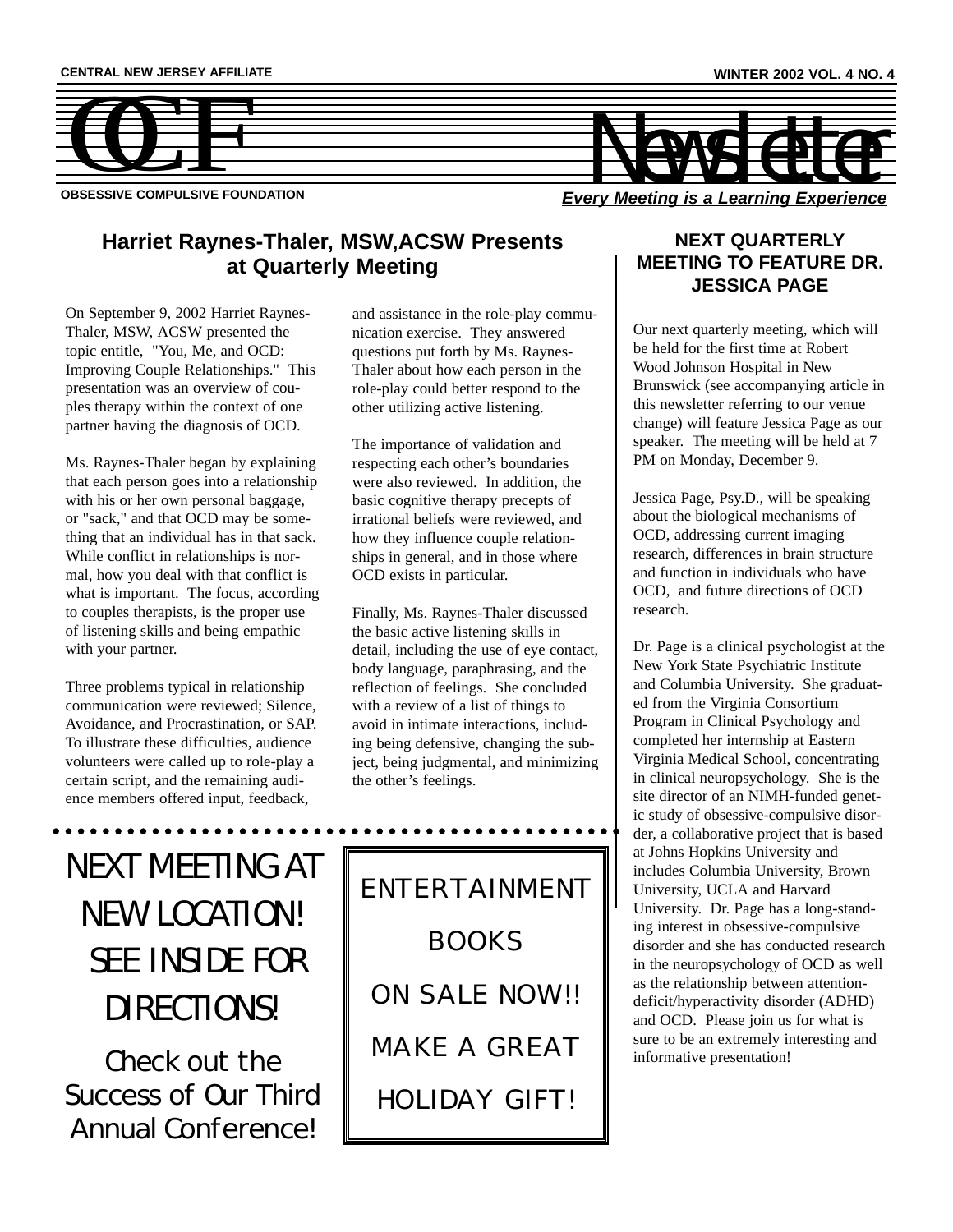### **PRESIDENT'S MESSAGE**

"It was Great!" "It was most informative!" "Glad we came!"

These were just some of the many comments which I received at our recent Annual Conference which was held on Sunday, October 20, 2002, at the Somerset Marriott Hotel.

Attendees came from as far as Houston, Texas, to hear our keynote speaker, Dr. Tamar Chansky of Pennsylvania. Her presentation, including slides, was most informative in recognizing the malady and treatment of the disorder in children. Thank you Dr. Chansky for being with us.

The attendance was most gratifying and our thanks to Pfizer Pharmaceuticals for co-sponsoring the event.

Our panelists, Lisa Brown, Daniel Cohen, Kathleen Hellstern, and Adrienne Peloso, all parents of children with OCD, were wonderful in sharing their experiences with their offspring. they responded to questions from the audience. Thank you all.

Last, but certainly not least, my thanks to our volunteers of the day, without whom this Conference could not have come about. They are: Nadine Weg, Nicole Torella, Bev Roberts, Harriet Thaler, Warren Thaler, Nina Cohen, Janet Di Paolo, Judith Cohen, Barbara Nicholls, Dr. Karen Landesman, and Rachel Spilken.

I hope to see you all on Monday, December 9, 2002, at our NEW meeting location in the Robert Wood Johnson Hospital in New Brunswick, NJ.

## *SPECIAL THANKS*

*Ms. Judith Cohen for her generous donation.*

*Once again we would like to extend our thanks to COSTCO of Bridgewater for their donation.*

 $\bullet$  $\bullet$  $\bullet$  $\bullet$  $\bullet$ 

### **CONTACTS**

PO Box 9573 Fax: (203) 315-2196 New Haven, CT 06535

OCF Phone: (203) 315-2190

E-mail: info@ocfoundation.org Internet: www.ocfoundation.org

## \$\$\$\$\$\$\$\$\$\$\$\$\$\$\$\$\$\$\$\$\$\$\$\$

### *YOU CAN HELP...*

With production cost and postage rates climbing and our mailing list growing rapidly, we would like to mention that any voluntary contribution would aid us to keep this Central NJ Affiliate Newsletter going.

- Board of Directors

\$\$\$\$\$\$\$\$\$\$\$\$\$\$\$\$\$\$\$\$\$\$\$\$

### **Any Comments?????**

The staff of the Newsletter encourages all comments on our published articles. Also, any letters and articles, which you wish to submit for our publications, are welcome.

### **Disclaimer**

The information in this Newsletter should not be taken in lieu of proper medical and/or mental health professional services. The Board of Directors of the New Jersey Affiliate of the Obsessive Compulsion Foundation, as well as all other volunteers involved in the development and distribution of this Newsletter, do not endorse any particular viewpoint or information presented here. Again, nothing takes the place of proper medical/mental health professional services.

### **NJAOCF MISSION**

The Affiliate is a community of those who have an interest in Obsessive Compulsive Disorder and whose goals are:

- ! 1) To educate the public and professional communities about the disorder.
- ! 2) To support individuals afflicted and their significant others.
- ! 3) To support research into the causes and treatments of this disorder.

### **NJAOCF OFFICERS**

Ina Spero - President Dr. Allen Weg - Vice President, Newsletter Editor Jeanne Yarrow - Secretary Julian Spero - Treasurer Nicole Torella - Newsletter Editor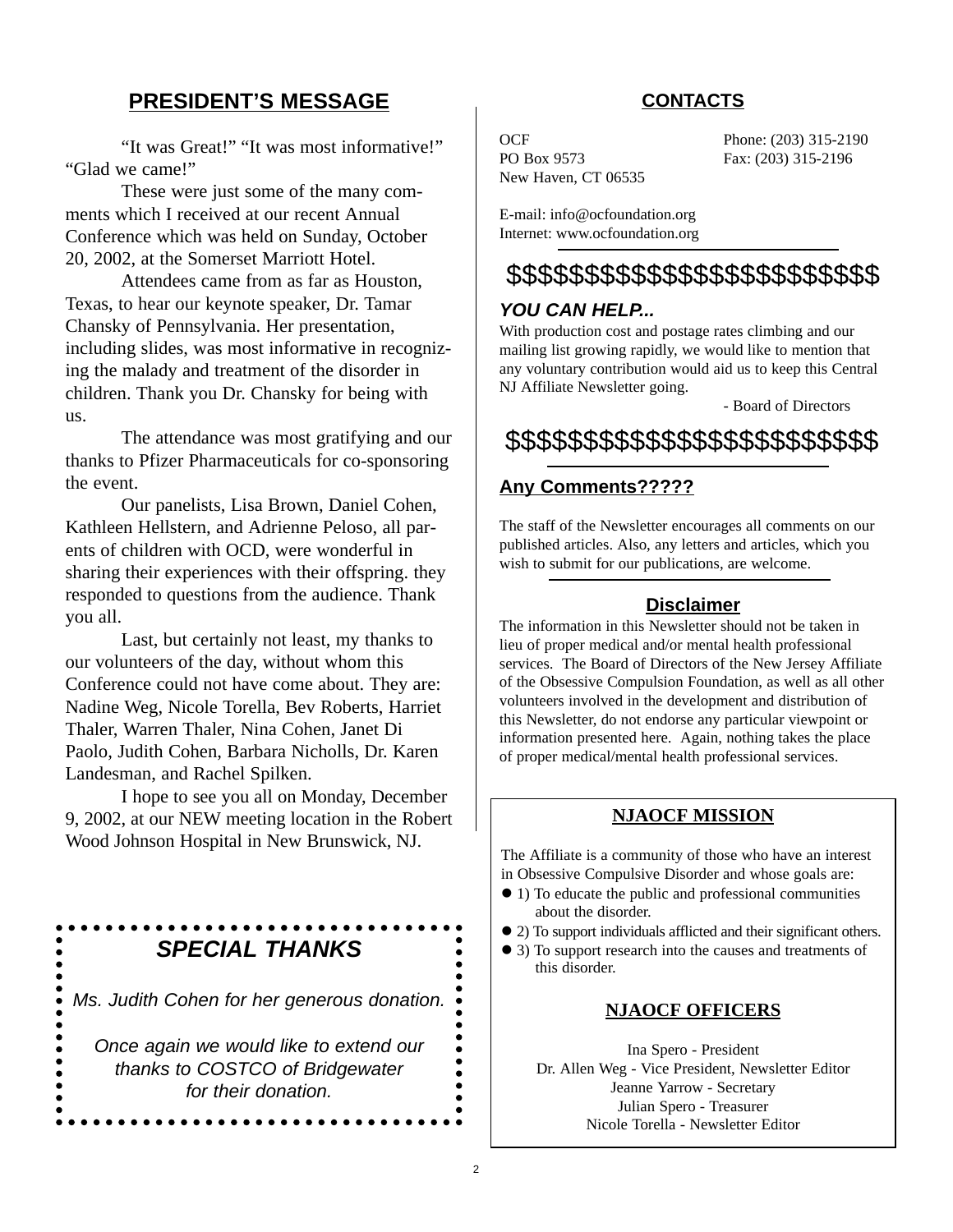### **Highlights from the NJ Affiliate of the Obsessive Compulsive Foundation Third Annual Conference on October 20, 2002 at Somerset Marriott**

*"Freeing Your Child From OCD: Finding Your Way on the Road to Recovery"* **by Tamar Chansky, PhD**

plus

*Parents of OCD Kids Panel*

#### *OUR PRESENTER*

Tamar Chansky, PhD, is Director of the Children's Center for OCD and Anxiety in Plymouth Meeting, PA. Previous to this position, she was the Director of the Children's Program at the Agoraphobia and Anxiety Treatment Center in Bala Cynwyd, PA. Dr. Chansky has presented at dozens of workshops, many at the national level. She is the author of *Freeing Your Child From Obsessive Compulsive Disorder: A Powerful, Practical Program for Parents of Children and Adolescent*s, (Random House, New York, 2000).



*Bev Roberts and Nicole Torella at the Registration Desk.*





*Having a brunch fit for royalty! Dr. Allen Weg makes the introductions!*



*What a crowd! Dr. Tamar Chansky, our featured speaker.*





*The Parent Panel answers audience questions.*



*Lisa, Cathy, Danny, and Adrianne from our "Parents of Kids with OCD Panel".*



*The Parent Panel present their stories.*



*An excited 50/50 winner runs up to claim her prize.*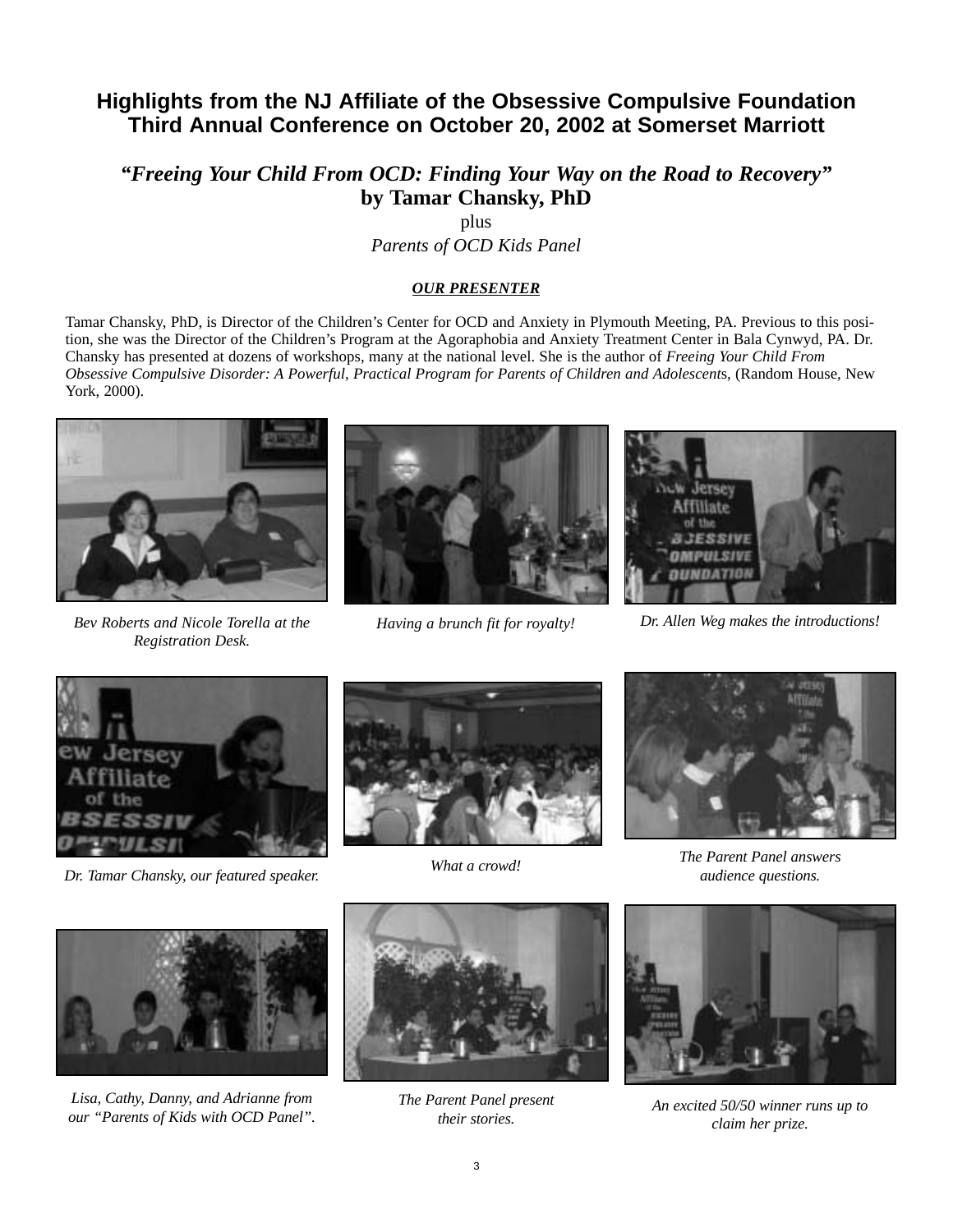### **Conference Focuses on Helping Children and Youths with OCD** *by Beverly Roberts*

The featured speaker at the Third Annual Conference of the NJ Affiliate of the OC Foundation was Tamar Chansky, Ph.D., author of the book, Freeing Your Child from Obsessive Compulsive Disorder: A Powerful, Practical Program for Parents of Children and Adolescents (2000). This highly informative and extremely successful conference was held at the Somerset Marriott on Sunday, October 20, 2002. Dr. Chansky's presentation led the program, followed by a panel of four parents whose children have OCD. In addition to parents of OC sufferers, there were also social workers, educators, psychologists, nurses, and other professionals in attendance at this conference.

Dr. Chansky covered a wide range of topics that are important to everyone who is concerned about helping children and adolescents who have OCD. Dr. Chansky emphasized that in treating children with this disorder, the parents are an integral component of the treatment approach, often serving as "co-therapists." Parents should be aware that – with proper treatment -- the prognosis for kids with OCD is very good. The key to helping a child or adolescent with OCD is to find a therapist who has expertise in treating this population. (Note: If readers of this article are looking for an OCD treatment specialist, the NJ Affiliate of the OC Foundation can help. Call Ina Spero at (732) 828-0099)

Dr. Chansky discussed four themes of OCD symptoms:

- Contamination. This is the <br>• Repeated washing most common obsession, and it can take many different forms.
- Doubts and fears of making mistakes. <br>• Symmetry (things being "just right") Repeating the task,
- 
- This can encompass thoughts of a Sexual, violent, or blasphemous nature

#### **Obsessions Examples of Compulsions**

- 
- 
- Symmetry (things being "just right") <br>• Repeating the task, striving for "perfection" <br>• Repeated apologizing, praying, and avoiding
	- $\bullet$  Repeated apologizing, praying, and avoiding

The following is a brief summary of several key topics from Dr. Chansky's terrific presentation:

! Guidance for parents: If the child sees that the parents are hopeless and overwhelmed by the child's OCD, the child will also feel hopeless. Parents should learn (with help from the child's therapist) to balance the seriousness of the OCD with some levity and to help the child to not be afraid.

! OCD sufferers often seek continual reassurance. In our daily lives, all of us confront big, medium and small risks, but for a child with OCD everything appears to be a huge risk. A parent's natural instinct is to rescue the child from pain, including the pain of OCD. However, through therapy with an OCD specialist, parents learn that it is necessary for the child to interact with the feared situations.

! Dr. Chansky described two "brain tricks" that she teaches her patients. First, when a child says, "I needs to pay attention to the obsessive thought," Dr. Chansky teaches the child to say, "No! OCD is just junk mail from the brain!" Second, when the child says, "I will feel terrible if I don't do the compulsions," Dr. Chansky advises the child to say, "No, The anxiety will pass on its own without doing the compulsions." The psychologist's message to the child is that "uncomfortable" does not equal "unbearable."

- ! Ritual-busting: These are a few of Dr. Chansky's suggestions for stopping the rituals:
	- Refrain from doing the ritual for 10 minutes.
	- Do the ritual the "wrong" way, i.e., differently from the way it was previously done.
	- Shorten the time spent on the ritual.
	- Purposely do exactly what OCD is warning the child not to do, (e.g., if the OCD message is that the socks are

not

clean enough to wear, the child learns to fight back by wearing those socks).

! Dr. Chansky encourages parents to be flexible in implementing the exposure activity at home that had been discussed with the therapist. It is okay to lower the requirement to meet the kid's readiness level. The goal is for the child to have some level of accomplishment, even if it is not exactly the same improvement that was planned during the therapy session.

- ! Dr. Chansky's "Nuts and Bolts" of behavior therapy with children and adolescents:
	- Relabel the OCD as the bad guy bossing you around.
	- Do the opposite of the OCD warnings.
	- Boss back the OCD.
	- Refocus on what you want to be doing instead of having OCD symptoms.
	- The motivation for treatment is what you hate about OCD.

Finally, the therapist needs to determine the parents' role in the treatment process.

! Should medication be used with children? Generally, with milder OCD symptoms, cognitive behavioral therapy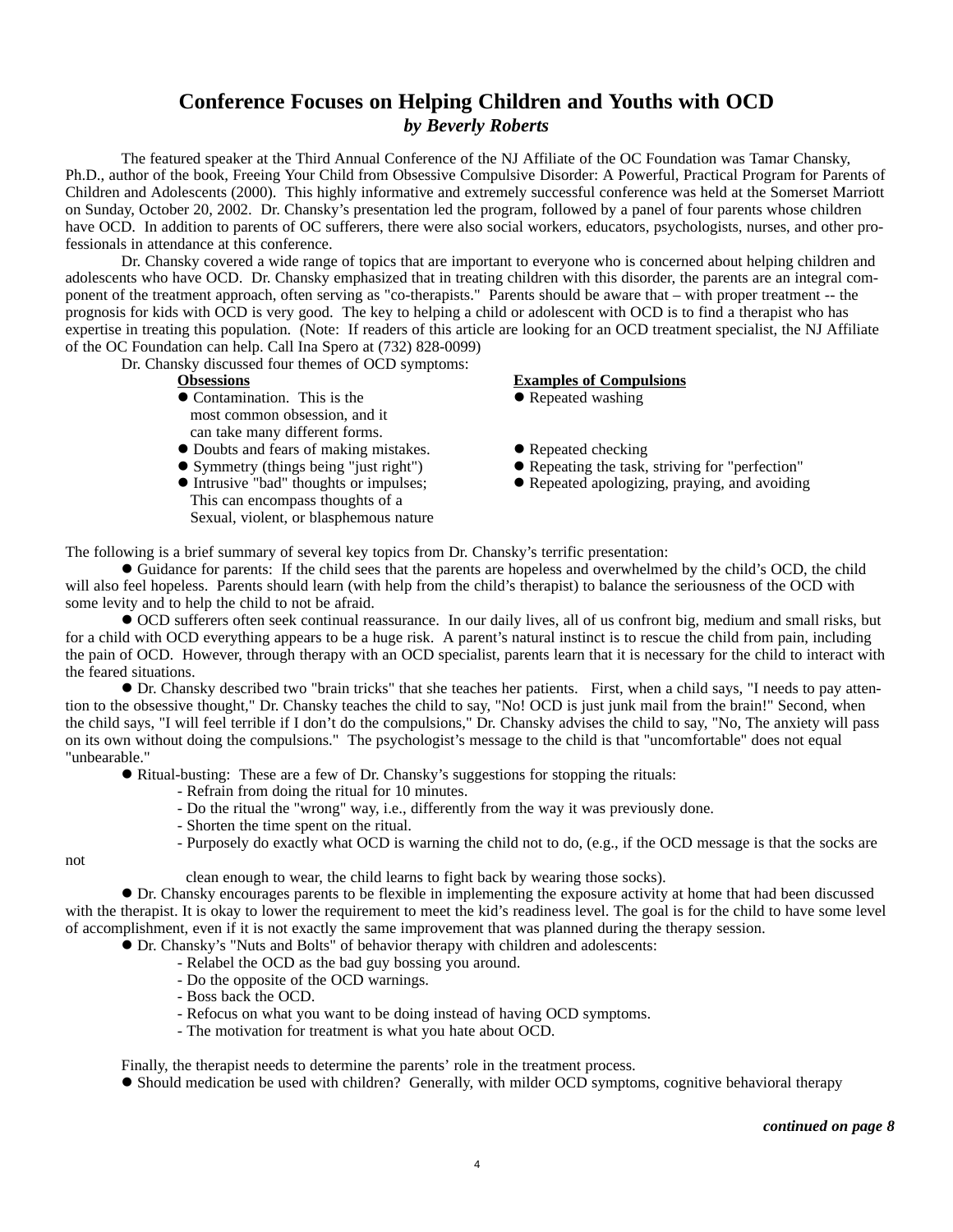### **Becoming an Athlete** *by Allen H. Weg, EdD*

Let's consider two adolescent boys, Johnny and Bill. Both are 14, high school freshman, do well in class, and have a good circle of friends. They are both the same height and weight, and in the same physical shape.

Johnny is an avid team sports player. He has played basketball and baseball since he was in grade school, started playing volleyball in middle school, and is presently on the high school football team. Bill, on the other hand, hikes and bicycles, but has never played organized team sports of any kind.

Let's say we take the two boys, both who never have played a game of soccer, and begin to instruct them in the game. We soon have them join teams and play competitively against other teams. Which of the two boys, all else being equal, will catch on more quickly to the game of soccer, and will do better as a player in the team games?

While there is no guarantee of this, the more logical conclusion would be to bet on Johnny. Why? Because Johnny has been trained in team sports, Bill hasn't. Even though Johnny has never played soccer, he has lots of experience getting a sense of his body relative to a ball, and having a sense of his space relative to other team players. We would say in psychology that his athletic skills were more able to "generalize" to soccer compared to Bill, who, while athletic in his own way, has less experience with teams and with team ball playing.

Sometimes at the start of therapy, when OCD clients learn about Exposure and Response Prevention (ERP), they become disheartened. They say, "There are SO many symptoms that I have, even if ERP works, it will take me FOREVER to get to a normal level of functioning!" Even if the symptom presentation is limited to one area of OCD, say, contamination obsessions

with washing compulsions, the client may feel that s/he is finds so many things in daily life to be contaminated, that significant recovery seems very far away. But to assume this would be a mistake.

In practice, application of ERP skills to a client's compulsive behavior may be very difficult and stressful at first, but very often, as the person applies ERP to challenge more of his or her compulsions, the recovery rate and the length of time of discomfort tends to decrease. For instance, let's assume that the levels of perceived contamination of the furniture in a living room are all equal, so that on a scale of 1-10, the sofa is a 5, as is the recliner, the coffee table, and the floor lamp.

If the OCD afflicted person touches the couch, and then goes and "spreads" that contamination to another (less contaminated) section of the house repeatedly over a period of time, he will find that his anxiety level will drop down, and that the 5 eventually becomes a 2 or less. If he then touches the recliner, and spreads it to another section of the house, and then later on he does the same with the coffee table to yet another section of the house, he will find that when he goes to touch the floor lamp and then spreads it to still another section of the house, the contamination may not be as high as 5 this time around, and that the level 2 is reached much more quickly.

This occurs because of the concept of "generalization." Even though the person is touching the lamp for the first time in the exposure exercise, and is spreading it to an as of yet "uncontaminated" section of the house, ERP will be less painful and go more quickly, because the person is becoming desensitized, not only to the individual items that are being touched, but to the whole exercise of ERP.

One would expect this to happen, because, as the person uses ERP more and more for different contaminated items, he is learning through experience that the initial anxiety wanes after exposure. It thus becomes easier to trust that the anxiety generated by the next thing that is touched will also lessen over time. This expectation, the trust that the fear response to touching the next contaminated object will soon dissipate, helps the person to "move through" the fear more quickly.

ERP, if done properly, is always a challenge. However, as a person becomes experienced using ERP to successfully challenge and control OCD symptoms, trust in the technique builds, and it becomes less difficult and requires less time to challenge the next set of symptoms. Like Johnny, there is a sense of competence that transfers to different, but similar situations.

*Dr. Weg, Vice President of the OCF New Jersey Affiliate, runs an independent practice called Stress and Anxiety Services of New Jersey in the East Brunswick are. He can be reached at 732-329-1378, or see his website at www.StressAndAnxiety.com.*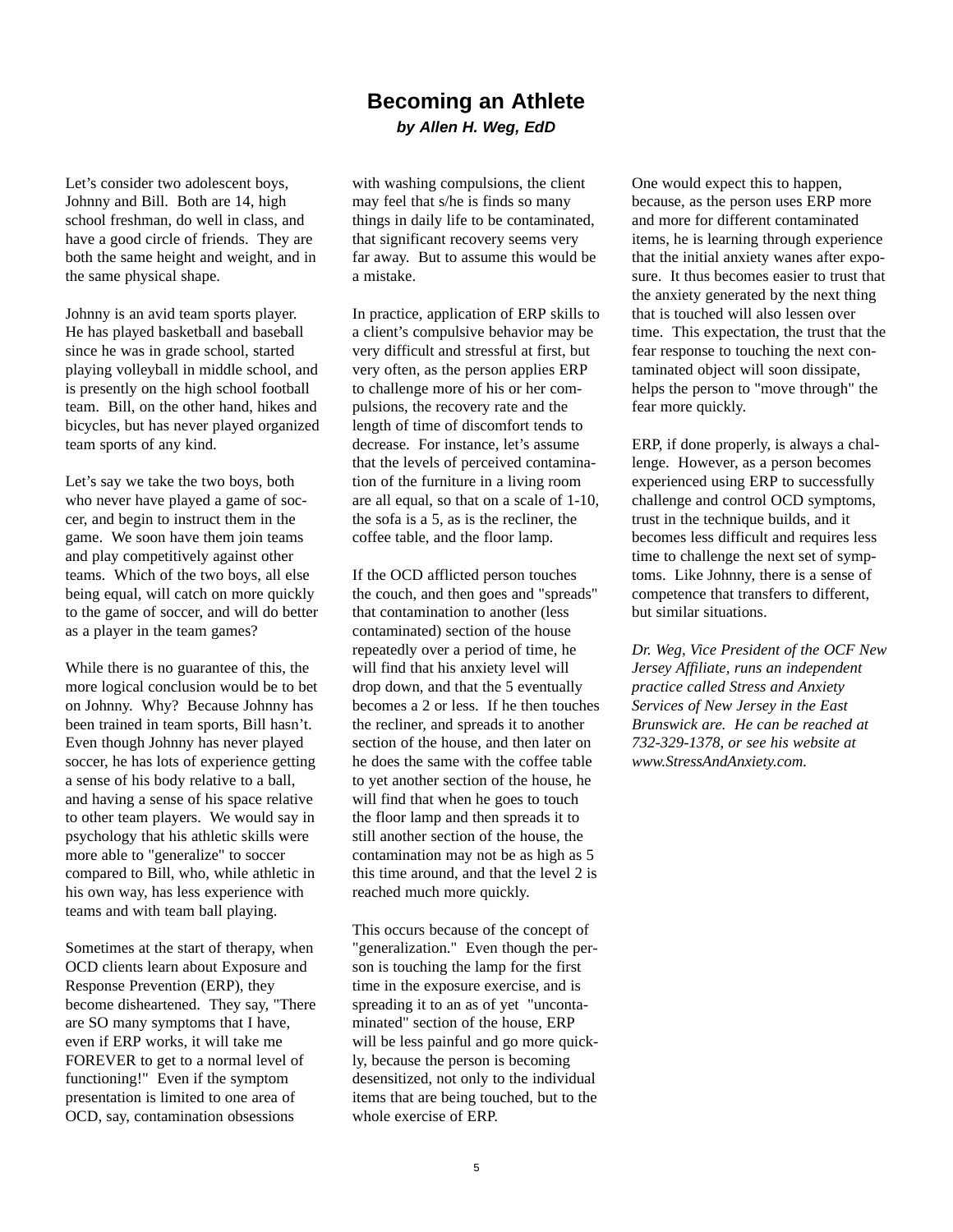### **Overthrowing A Tyrant** *by Karen J. Landsman, Ph.D.*

In the treatment of OCD, different types of Obsessive-Compulsive Disorder (OCD) sufferers have come through my office. Behavioral therapy [i.e., exposure/response prevention (EXP/RP)] involves great struggles for the sufferer. Combating OCD requires much energy; therefore, motivation to change is essential to a successful outcome.

As a sufferer of OCD, your life may be controlled by your OCD, that is, the fearful thoughts and ritualizing behaviors or avoidance tactics may control it. Other people in your life may wonder: What's driving the compulsions? Why can't you just stop the ritualizing?

Among the many metaphors that help people to get a grip on their illness, I have found that a certain metaphor has been very helpful in EXP/RP treatment. OCD IS ESSENTIALLY A TYRANT RULING OVER YOUR LIFE. Life under the rule of a tyrant is difficult and painful for anyone. OCD is a tyrant that threatens that your ultimate fears will come true unless you do what he says. For a sufferer of OCD, doing what the tyrant commands can manifest in different compulsions, commonly checking, washing, undoing, repeating, and so on.

Many people might better understand the suffering you endure if they experienced the ruling tyrant that overpowers and overwhelms you. Let's understand that one does not plan for a leader to become a tyrant. We do the best we can under any leader. A leader often becomes a tyrant through a slow, insidious process. We don't choose the tyrant to rule our life. But now the tyrant is in power and he dictates that you should "Be afraid" or "Check again or else…" and so on. He commands you to do things that outside of your OC World you know are not rational or logical, nevertheless they are real commands when you are stuck in the OC World living under this tyranny.

The "tyrant" metaphor works well in thinking about treatment, such as the need to engage in breaking rules through exposure work. This tyrant

scares you enough to make you stick to his rules. Courage and taking risks are necessary to overthrow a tyrant. Think about times in history when a tyrant was overthrown, the degree of valor and risktaking was tremendous. When strategizing to win back power from the tyrant, you have to risk breaking the rules. You have to do what angers the OC tyrant and experience the fear that comes with this risk. You have to think the thoughts that you fear the most and chase them down, rather than avoiding them or making up for them with a ritual as the OC tyrant dictates. By feeling the fear and breaking the rules, you can win the war against this tyrant that rules your life.

Overthrowing this tyrant can be an arduous process involving strategy and sneakiness with a ruler that has been in power for too long. You cannot make concessions when trying to overthrow a ruler. OCD is very sneaky and powerful, a dangerous combination for anyone with power. Thus, this metaphor of the tyrant helps explain the need to separate the OCD tyrant from you as a person. The idea of the tyrant helps one battle this insidious tyrant that takes over your thoughts and seems to force you to do things, over and over again.

Too much power is not healthy for anyone. OCD has its undivided rule over you. By choosing to do exposures and response prevention, you are choosing to rebel against the tyrant in power. Challenging the tyrant is a risky matter not to be taken lightly, and great courage is necessary. So, when an OC sufferer reveals "I ate meat" or "I touched a toilet" or "I didn't wash my hands after using the bathroom," this is not a simple feat. This may not sound like a big deal to an outsider, but you and I know differently - it can be a very big deal.

After all of the struggle and courageous acts, who comes into power next? Well, that is some of the uncertainty of life.

*Karen J. Landsman, Ph.D. Permit #021-A126 Dr. Landsman has offices in both Westfield and Chatham, NJ, and can be reached at (908) 822-1477.*

#### **Conference -** *Continued by Beverly Roberts*

#### *continued from page 4*

(CBT) should be tried first. However, after 4 to 6 weeks of therapy with a therapist who specializes in OCD treatment, if the symptoms of the disorder have not shown any improvement, then medication may be needed. With more severe OCD symptoms, medication may be particularly helpful, along with CBT.

 $\bullet$  Particularly touching was the advice that Dr. Chansky's young patients have given her, regarding what she should tell other families about this disorder. First, the kids have asked Dr. Chansky to tell other parents that when a kid has OCD it is going to be difficult for the parents as well, and second that the kids don't really want to be doing these things.

During the second portion of the conference, four parents of children with OCD spoke about their family's experiences. The parents talked about the many difficulties their child and the entire family had endured. They emphasized that the treatment process had been extremely difficult, and when the child's symptoms were starting to improve, there were often some rapid changes in the OC manifestations -- one OC problem ended but then a new problem began. However, as a result of the hard work from the children, and with the assistance of an experienced OCD therapist (and medication, in most cases) all of the children have shown outstanding improvement!

If you were not able to attend this excellent conference, do not despair! The conference was videotaped and the tape can be purchased from the NJ Affiliate.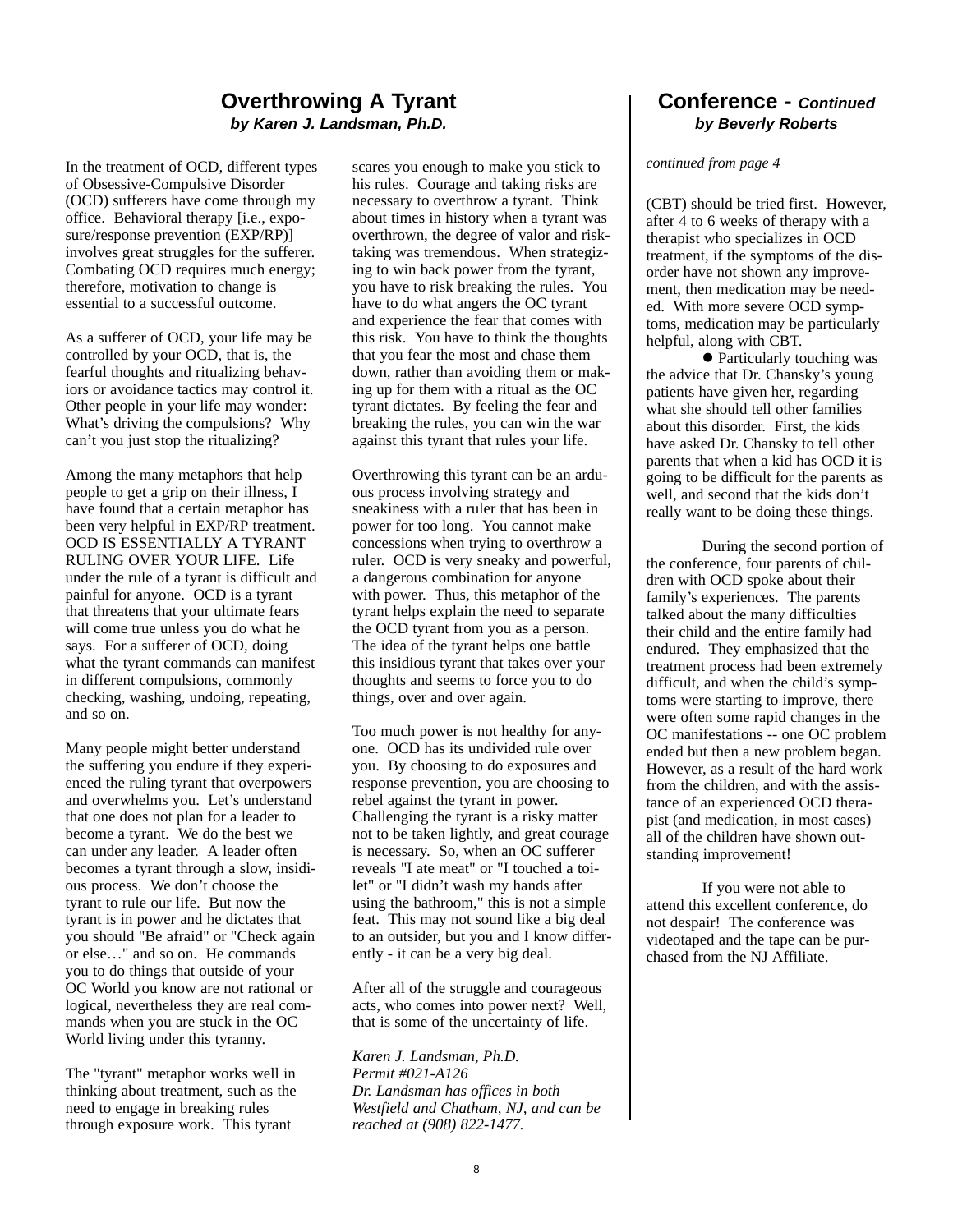## **WANT TO HAVE A SUPPORT GROUP IN YOUR AREA? WE CAN HELP!**

If you look at the back of this Newsletter, you will see that there is only a small handfull of support groups for OCD around the state. It is one of the goals of NJAOCF to help create more of these groups. We at NJAOCF recieve several phone calls every month asking for support groups in areas of New Jersey where there are none. Northern counties and southern counties are especially devoid of groups.

If you are interested in having a group in your area, we can help. Here's how:

1)If you want to have a group, you need to find a place to meet. Local churches, synagogues, libraries, high schools, hospitals, and community mental health centers are good places to find free rooms. If you say you will be working with the NJ Affiliate of the OC Foundation, it might also give you some "clout."

2)Determine the day and time- this will in part be determined by room space availability- no more than twice a month is needed, and once a month is often a good place to start. An hour and 15 minutes or an hour and a half is usually the length.

3) Contact us. Call Ina Spero at 732- 828-0099. We can put your name and contact number on our website and in our Newsletter. We will announce the formation of your group at our quarterly meetings. We will help to put out the word. You can also do your part by letting local mental health professionals and facilities know about the group (sometimes this means going door to door with a flyer). Decide whether this is a group only for adults, only for sufferers, or open to everybody- we reccomend the latter- friends, family, and children with OCD.

4) Once you have a minimum number of people- 5 is enough to get started, let us know. We will give you some guidelines about how to run the group, provide you with handouts that you can give to members of the group, and answer questions that you may have regarding the mechanics of how to facilitate group discussion.- Don't worry if you've never done anything like this before. We will "hold your hand" in the early phases of the group until you feel more comfortable. WE ARE HERE TO HELP!

5)If you have any questions of a clinical nature regarding running or forming a group, you can phone Dr. Allen Weg at 732-329-1378.

## **OCD SUPPORT GROUP ATLANTIC COUNTY AREA**

To all who suffer from Obsessive Compulsive Disorder, you are invited to attend a meeting once per month on the last Thursday night at 7:30 p.m. We will meet at the Bacharach Institute for Rehabilitation Conference Room in Pomona, NJ. The Institute is located in the same building as the Atlantic City Medical Center, Mainland Division, which is at 61 W. Jimmie Leeds Road and can easily be found by following the blue "H" signs (Hospital) on the White Horse Pike, which is also Route 30. Use the main entrance to the hospital and take the right corridor to the end. Make a right and then the 2nd left. The Conference Room is about 50 feet ahead on the right. We expect to have guest speakers from time to time, but mostly it will be a gathering of people who, like you, suffer from OCD. The dress is casual, the format is informal,

and no one is expected to share if they choose not to do so. You may come and just listen to others, if you wish, and you may bring a relative, if desired. Please contact Wayne at (609) 266-3666 with any questions.

### **LIVE NEAR ASBURY PARK? READ BELOW!**

A woman in Asbury Park is interested in starting a new OCD support group. Her name is Amy and she is trying to gather enough interested OCD sufferers to start having regular meetings. If you are interested in joining Amy in establishing a support group in the Asbury Park area, please call (732) 897-9114 any evening between 6:00 p.m. and 9:00 p.m.

### **OCD SUPPORT GROUP NOW IN MARLTON, NJ**

The Marlton, New Jersey, Obsessive Compulsive Support Group meets on the **second** and **fourth Mondays** of each month from 7:00 to 9:00 p.m. It meets in the Scarborough Room, Virtua-West Jersey Hospital, Marlton, 90 Brick Road, Marlton, New Jersey.

This group is for those with OCD and OCD spectrum disorders and their families. There is no fee to attend.

For more information on this Support Group, please contact Betty Beach at (856) 751-1957.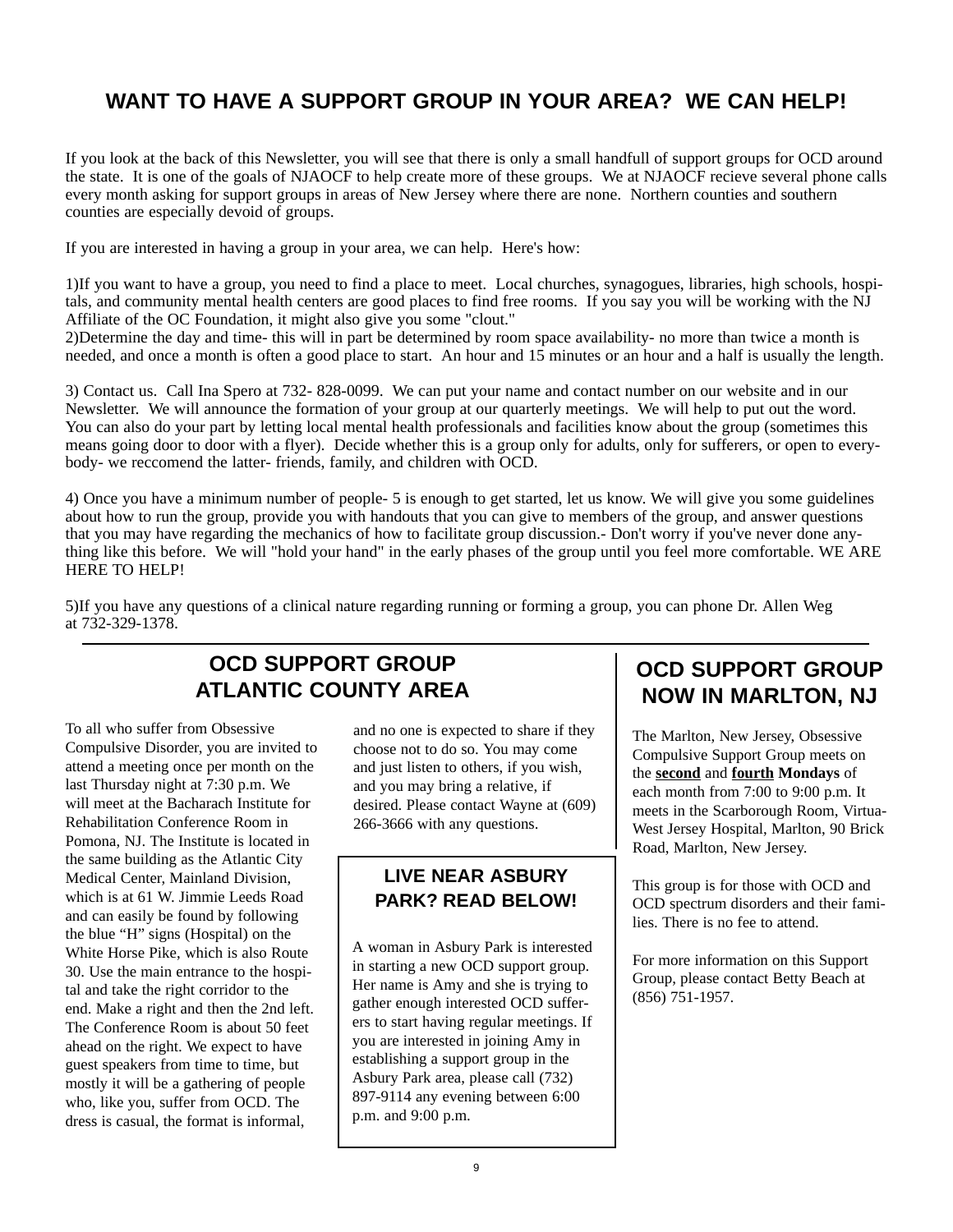### **WAYS TO SUPPORT NJAOCF**

### **NJAOCF VIDEOTAPES**

We videotape our annual conferences and the speakers from our quarterly meetings, and provide copies of them to anyone interested. All moneys charged are pumped back into NJAOCF to help defray the costs of the organization. The following are videotapes now available for purchase and pickup, or delivery:

| "Red Flags, Relapse, and Recovery,",<br>Jonathan Grayson, PhD                                                                                                | \$15.00 |
|--------------------------------------------------------------------------------------------------------------------------------------------------------------|---------|
| "Families and OCD: How to Coexist,"<br>Elna Yadin, PhD                                                                                                       | \$15.00 |
| "Flying Towards the Darkness",<br><b>NJAOCF First Annual Conference:</b><br>Parts $1 \& 2$ (combined discount price)                                         | \$25.00 |
| "Flying Towards the Darkness"- Part 1 only,<br>Allen H. Weg, EdD,<br>NJAOCF 1st Annual Conference                                                            | \$15.00 |
| "Flying Towards the Darkness"-<br>Part 2 only: The OCD Panel<br><b>NJAOCF 1st Annual Conference</b>                                                          | \$15.00 |
| "Generalized Anxiety Disorder and OCD",<br>David Raush, PhD                                                                                                  | \$15.00 |
| "OCD Spectrum Disorders",<br>Nancy Soleymani, PhD                                                                                                            | \$15.00 |
| "Living With Someone With OCD",<br>Fred Penzel. PhD<br>Part I- NJAOCF 2nd Annual Conference                                                                  | \$15.00 |
| "The OCD Kids Panel"<br>Part II- NJACOF 2nd Annual Conference                                                                                                | \$15.00 |
| NJAOCF- 2nd Annual Conference<br>Parts I and II (combined discount price)                                                                                    | \$25.00 |
| "Panic and OCD", Allen H. Weg, EdD                                                                                                                           | \$15.00 |
| "Medications and OCD", Dr. Rita Newman                                                                                                                       | \$15.00 |
| "OCD", Dr. William Gordon                                                                                                                                    | \$15.00 |
| "You, Me, and OCD:<br>Improving Couple Relationships",<br>Harriet Raynes-Thaler, MSW, ACSW                                                                   | \$15.00 |
| "Freeing Your Child from OCD", Dr. Tamar Chansky<br>Part I - NJOCF 3rd Annual Conference                                                                     | \$15.00 |
| "The Parents Panel of Kids with OCD"<br>Part II - NJOCF 3rd Annual Conference                                                                                | \$15.00 |
| NJOCF - 3rd Annual Conference<br>Parts I and II (combined discount price)                                                                                    | \$25.00 |
| Add \$3.95 each for S & H: @\$3.95 ea<br>Your Total cost:                                                                                                    |         |
| Send check or money order, made out CNJAOCF, and mail to:<br>$OCF$ $COM_{12}$ , $M_{22}$ , $D_2$ , $C_{22}$ , $D_3$ , $N_{22}$ , $N_{22}$ , $N_{22}$ , $D_0$ |         |

CNJAOCF, 60 Mac Afee Rd, Somerset, New Jersey 08873-2951 Questions? Call Ina Spero at 732-828-0099

Name \_\_\_\_\_\_\_\_\_\_\_\_\_\_\_\_\_\_\_\_\_\_\_\_\_\_\_\_\_\_\_\_\_\_\_\_\_\_\_\_\_\_\_\_\_\_\_\_\_\_\_\_\_\_\_\_ Address \_

City \_\_\_\_\_\_\_\_\_\_\_\_\_\_\_\_\_\_\_\_\_\_\_\_\_\_\_\_\_\_\_ State \_\_\_\_\_\_ Zip Code\_\_\_\_\_\_\_

# **2003 ENTERTAINMENT BOOKS ON SALE NOW!**

The NJAOCF is now taking orders for the new 2003 Entertainment Book. You will save with **"Two-for-One"** and 50% off discounts at hundreds of great names you know in your area.

| $\sigma$ who we have your and |  |
|-------------------------------|--|
| Restaurants                   |  |
| Shopping                      |  |
| <b>Attractions</b>            |  |
| Movies                        |  |
|                               |  |

Travel Hotels Golf Car Rentals

**UP TO 50% SAVINGS** on all the things you do! *All for only \$30!* 

#### *"Entertainment" - The book that pays for itself!*

2003 Entertainment Books will be available for purchase at our Third Brunch/Conference, but to purchase one right now, please contact Ina Spero at (732) 828-0099.

No matter where you live in NJ, there is an Entertainment Book just for you! They're specifically designed to give you the most convenient opportunities to save on dining, sports, theater, movies, travel, and more -- right in your area.

#### **NORTH JERSEY #52 - \$20**

Bergen and Passaic Counties, the Hudson County and Waterfront, and surrounding areas.

#### **NORTH JERSEY #26 - \$20**

Essex, Hudson, and Union Counties, highlighting eastern Morris County and surrounding areas.

#### **NORTH JERSEY #93 - \$20**

Morris, Sussex, Warren, Northern Hunterdon, Northern Somerset Counties and surrounding areas.

#### **CENTRAL NEW JERSEY #48 - \$30**

Middlesex, Somerset, Hunterdon, and Southern Union Counties and surrounding areas.

#### **CENTRAL NEW JERSEY #94 - \$30**

Monmouth, Ocean, Mercer, Southern Middlesex Counties and surrounding areas.

#### **SOUTH JERSEY #76 - \$30**

Cape May, Atlantic, Burlington, Camden, Gloucester, Salem, and Cumberland counties.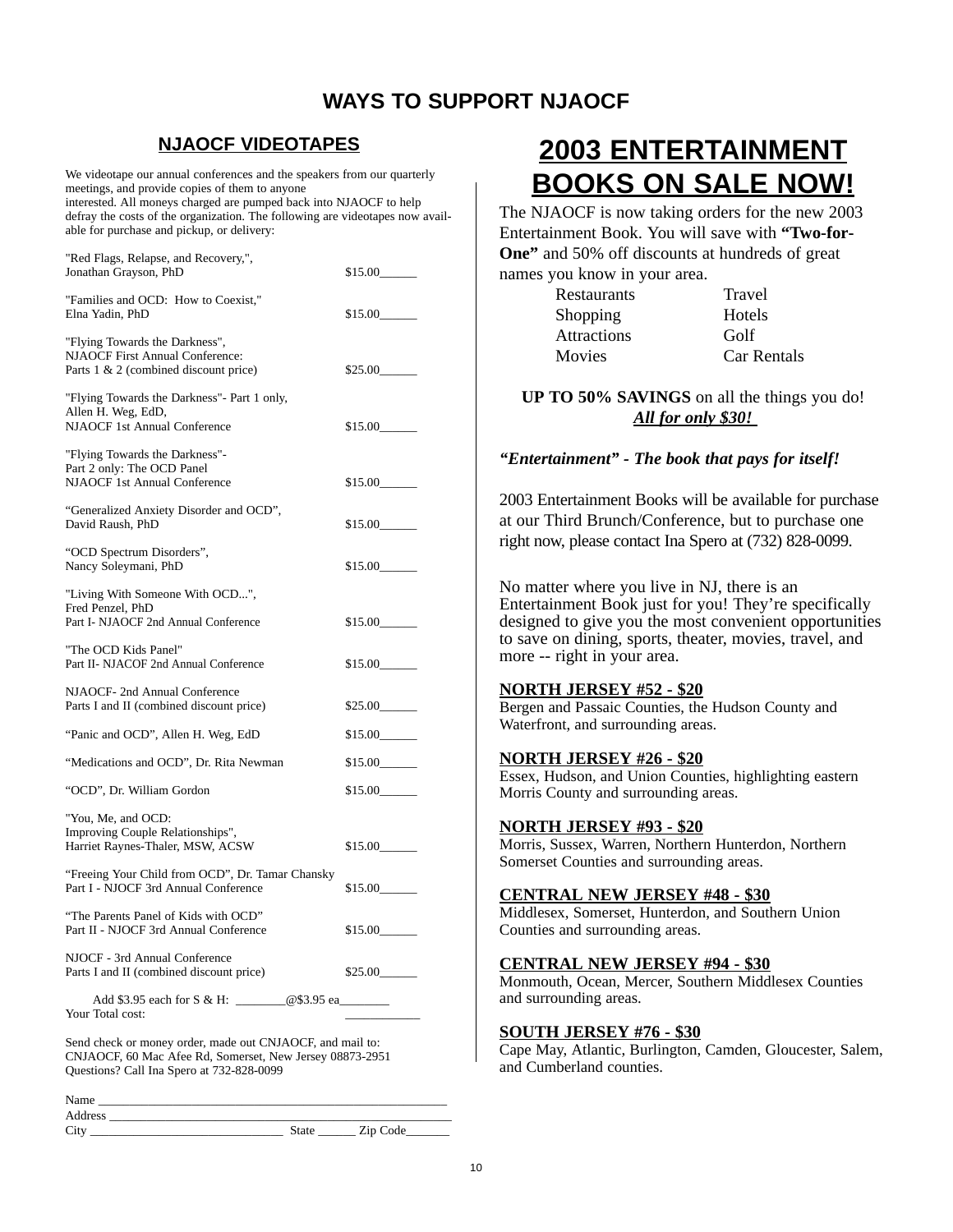## **DIRECTIONS TO OUR NEW MEETING LOCATION!**

Our next quarterly meeting, which will take place on *Monday evening, Dec. 9th, at 7:00 p.m*. The location is: **Robert Wood Johnson University Hospital, New Brunswick, NJ, in the Medical Education Building, Room 108A.**

#### **From the New Jersey Turnpike:**

Take Exit #9 (New Brunswick) and proceed on Route 18 North, approximately 2 miles to the exit Route 27 South (Princeton Exit). Follow Route 27 South (Albany Street) to the 4th light (New Brunswick train station on left). Make a right onto Easton Avenue. Proceed one block and make a left at the next light onto Somerset Street. Proceed one block to the first light and make a left onto Little Albany Street. The hospital is on the right side and the NJ Cancer Institute is on the left side. Pass the Emergency Room entrance and the hospital's Parking Deck on your right hand side. (Parking Deck fee: \$1 per hour). To get to the meeting, in Room 108A, follow the directions under Medical Education Builiding.

#### **From Southern New Jersey:**

Take Route 18 North to Route 27 South (Princeton exit). Follow Route 27 South (Albany Street) for 4 lights (New Brunswick train station on left). Make a right onto Easton Avenue. Proceed one block and make a left at the next light onto Somerset Street. Proceed one block to the first light and make a left onto Little Albany Street. The hospital is on the right side and the NJ Cancer Institute is on the left side. Pass the Emergency Room entrance and the hospital's Parking Deck on your right hand side. (Parking Deck fee: \$1 per hour). To get to the meeting, in Room 108A, follow the directions under Medical Education Builiding.

#### **From Route 1 (North or South):**

Take Route 18 North to Route 27 South (Princeton Exit). Follow the Route 27 South (Albany Street) directions above. To get to the meeting, in Room 108A, follow the directions under Medical Education Builiding.

#### **From Route 287:**

Take Exit #10 (formerly Exit #6) "Route 527/Easton Ave./New Brunswick" adn continue on Easton Avenue for approximately 6 miles. Make a right onto Somerset Street. The hospital is on the right side and the NJ Cancer Institute is on the left side. Pass the Emergency Room entrance and the hospital's Parking Deck on your right hand side. To get to the meeting, in Room 108A, follow the directions under Medical Education Builiding.

#### **From the Garden State Parkway:**

Exit Route 1 South. Proceed approximately 9 miles to Route 18 North. Take Route 18 North to Route 27 South (Princeton Exit). Follow Route 27 South (Albany Street) to the 4th light (New Brunswick train station on left). Make a right onto Easton Avenue. Proceed one block and make a left at the next light onto Somerset Street. Proceed one block to the first light and make a left onto Little Albany Street. The hospital is on the right side and the NJ Cancer Institute is on the left side. Pass the Emergency Room entrance and the hospital's Parking Deck on your right hand side. To get to the meeting, in Room 108A, follow the directions under Medical Education Builiding.

#### **Medical Education Building (MEB):** Take the hospital's parking deck elevator to the first floor and upon exiting make a right. Walk across the Arline & Henry Schwartzman Courtyard to the double glass doors; the sign above will read "Medical Education Building". For Room #108-A, make an immediate right and the room is on your left-hand side.

# *SAVE THE DATES* **FOR THE 2003 MEETINGS!**

The New Jersey Affiliate of the Obsessive Compulsive Foundation will have its quarterly meetings on the following Monday evenings:

**March 10, 2003**

**June 9, 2003**

#### **September 8, 2003**

### **December 8, 2003**

Please plan to join us! Our meetings begin at 7:00 p.m. and will be held at Robert Wood Johnson Hospital in New Brunswick, NJ. We hope to see you there!

## *Letter to the President*

*From time to time we receive letters from our readers and would like to share them with you.*

Dear Mrs. Spero:

Thank you for adding me to the mailing list of the NJ OCF newsletter. I hope this donation will help with its operational costs. I'm sure you and others give a lot of free time and energy to this cause, and I deeply appreciate it.